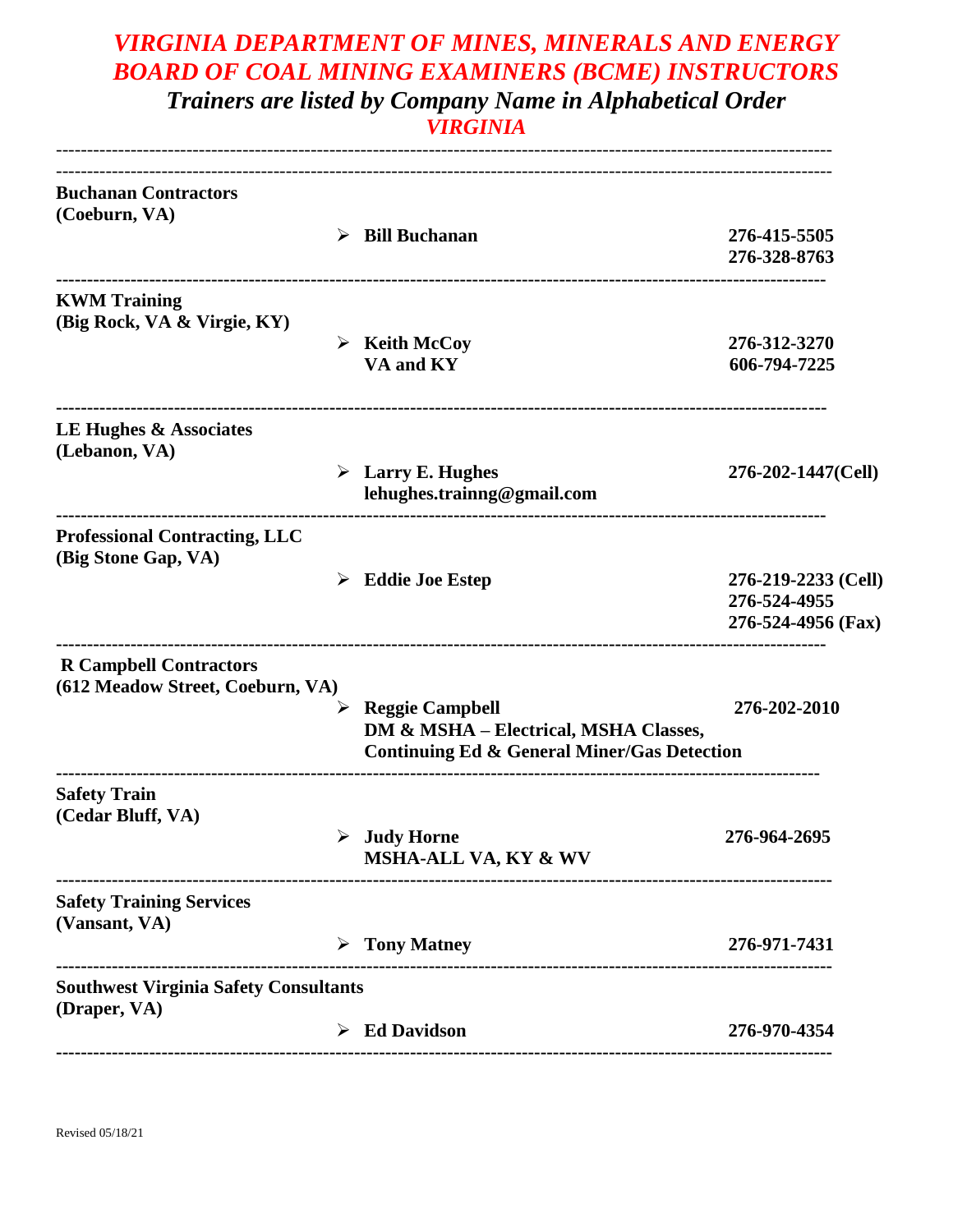## *VIRGINIA (CONTINUED)*

-----------------------------------------------------------------------------------------------------------------------------

| Tri State Geologic & Mining, LLC<br>(Norton, VA)                |                                                                                       |                                     |
|-----------------------------------------------------------------|---------------------------------------------------------------------------------------|-------------------------------------|
|                                                                 | $\triangleright$ Tom McLoughlin                                                       | 276-393-8763                        |
|                                                                 | VA, KY & WV                                                                           | 276-679-2814                        |
|                                                                 | $\triangleright$ Michael Byrd<br><b>Richlands</b> , VA                                | 276-210-3265 (Cell)                 |
|                                                                 | <b>KENTUCKY</b>                                                                       |                                     |
| <b>Bluegrass Mine Safety Training</b><br>(Coldiron, KY)         |                                                                                       |                                     |
|                                                                 | $\triangleright$ Deron Saylor                                                         | 606-664-2613<br>270-619-1329 (Cell) |
| <b>E.K.C.C Mine Consulting</b><br>(Cumberland, KY)              |                                                                                       |                                     |
|                                                                 | $\triangleright$ Jerry V. Gilliam (Father)<br>$\triangleright$ Jerry D. Gilliam (Son) | 606-589-5552<br>865-566-1459        |
| <b>KY Community &amp; Technical College</b><br>(Cumberland, KY) |                                                                                       |                                     |
|                                                                 | $\triangleright$ Gary Whisman                                                         | 606-589-3117<br>606-733-9129 (Cell) |
| <b>Mine Tech Services</b>                                       |                                                                                       |                                     |
| (BCME Instructor; KY Instructor)                                | <b>Lois Spradlin</b><br>➤<br>(Surface & UG Training)                                  | 606-434-7880                        |
|                                                                 | <b>Jimmie Belcher</b><br>➤                                                            | 276-312-4940                        |
|                                                                 | (Underground Training)                                                                | 276-935-9110                        |
|                                                                 | $\triangleright$ Johnny Belcher<br>(Surface Training)                                 | 606-422-1447                        |
| Spartec, Inc.                                                   |                                                                                       |                                     |
| (Belcher, KY)                                                   | <b>Craig Spartman</b><br>➤                                                            | 606-794-3900<br>606-794-1786 (Cell) |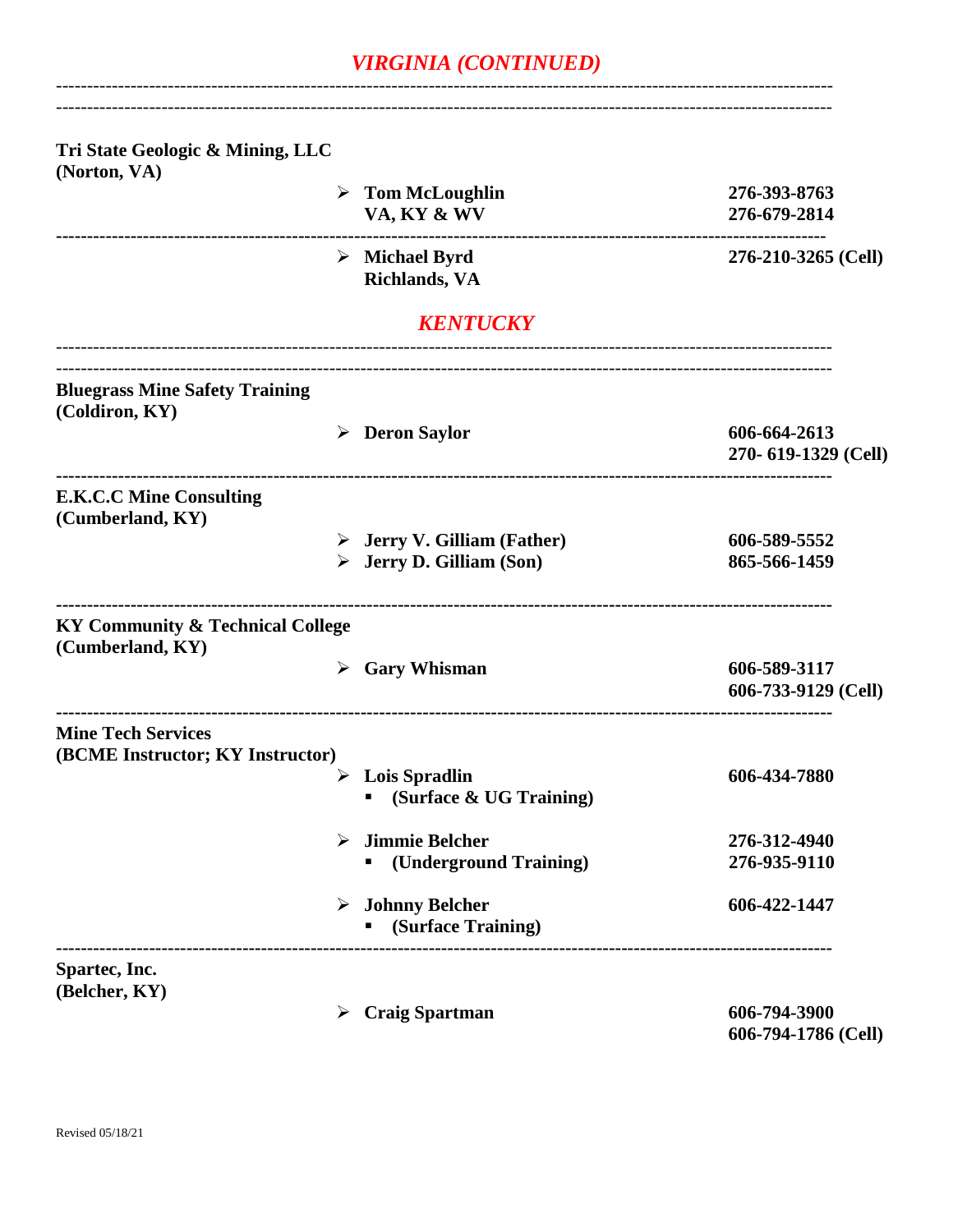## *WEST VIRGINIA*

-----------------------------------------------------------------------------------------------------------------------------

**Safe Harbor Mining Classes (Bluefield, WV)**

**Mike Bailey Training Solutions (Beckley, WV)**

**Allen McClure 304-887-2160**

 **Mike Bailey 304-320-4709 [Mikebailey.consultant@gmail.com](mailto:Mikebailey.consultant@gmail.com) MSHA, VA, KY, WV OMHS&T Red Cross (FA/CPR/AED), Gas WV & VA Notary Republic, OSHA 500 & 510**

-----------------------------------------------------------------------------------------------------------------------------